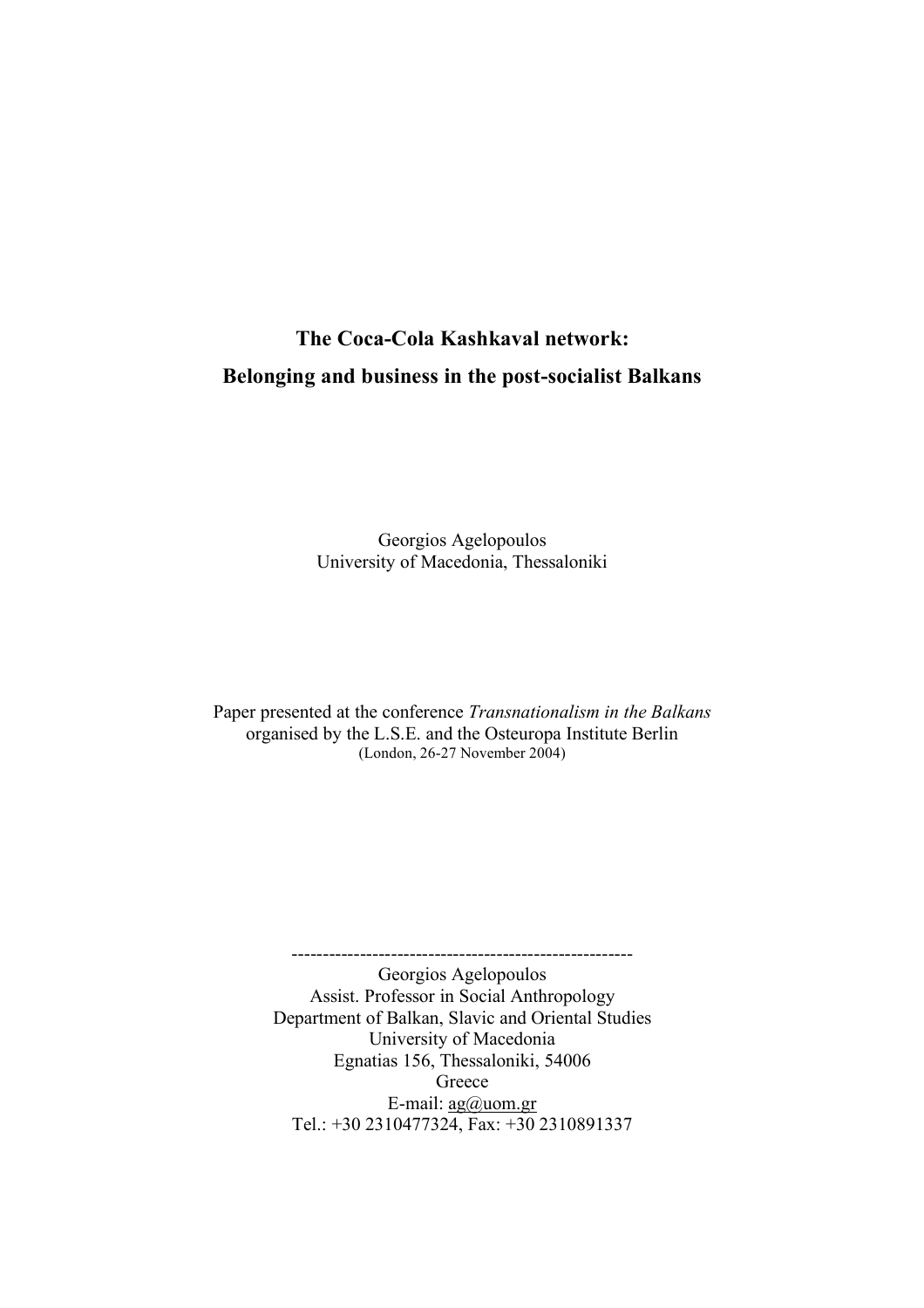### $\bf G$ . Agelopoulos  $\bf Z$

### **The Coca-Cola Kashkaval network: Βelonging and business in the post-socialist Balkans<sup>1</sup>**

This paper is based on the ethnographic study of *Krasiotes*, a bourgeois Greek population that migrated from the Bulgarian Black Sea cost into Greek Macedonia in 1926. A minority of this population preferred to remain in Bulgaria. The post-WWII situation in the Balkans prevented regular communication between the two sections of the once united community. Things changed dramatically following the 1989 political changes and the freedom of the movement of goods and persons between Greece and Bulgaria affected the *Krasiotes* populations living in the two countries. The *Krasiotes* of Greece and Bulgaria established cross-national trade networks. After a decade (1990 – 2000) of successful business and under the influence of closer links between Bulgaria and the EU, most of the *Krasiotes* businesspeople in Bulgaria have become incorporated into the post-socialist transnational elites. Such developments challenged kinship relationships, community symbols and identities both in Bulgaria and Greece. This analysis highlights the limitations of the "deep freeze theory" approaches (G. Kennan, R. Kaplan, Z. Brzezinski) concerning the development of postsocialist societies and markets. Furthermore, it contributes to an understanding of the multiple power relations emerging in the context of transnational post-socialist Balkans.

The winter of 1991 - 1992 was a time of significant political changes in the Balkans. As a result of these changes, the former socialist Balkan states (Albania, Bulgaria, Rumania)<sup>2</sup> experienced a sudden opening of their borders. For the first time since WWII the citizens of these countries were completely free to travel abroad without any direct official or indirect unofficial restrictions. The same applied to citizens of "the West"<sup>3</sup> who were for the first time during the last forty years able to enter these countries almost without restrictions. It is true that this freedom of movement did not last for long for the citizens of former socialist countries. However, it is justified to say that today it is far easier to travel between these countries and the EU states than it was in pre-1991.

With the exception of refugees from former Yugoslavia seeking asylum in other countries and the illegal migration of people coming from SE Europe, little research has been carried out on the result that this freedom of contact has had on Balkan societies. In the majority of cases, the reports of the international press and the views of certain politicians tend to confirm what Verdery calls the "deep freeze theory",<sup>4</sup> alternatively known as "the heavy lid theory". Briefly speaking, this popular model of explanation claims that from the moment socialist regimes collapsed, previously existing socioeconomic relationships and structures were taken "out of the deep freeze" and were free to develop. This is a model used not only to explain the rise of nationalist movements in the area, but also to justify phenomena such as the recent significant presence of Italian companies in Tirana and the

<sup>&</sup>lt;sup>1</sup> I am grateful to Deema Kaneff, Dimitra Gefou-Madianou, Xenia Katzogeorgi, Sofia Avgitidou, Ioanna Vekiri, Elefteria<br>Deltsou and Aigli Brouskou for their help and comments.

 $3$  The case of former Yugoslavia is different. Yugoslavia had always been a country with, more or less, open borders.<br> $3$  The term "West" in this paper is used according to the meaning given to it in the Balkans. It refe the most important Others for the people of the former socialist countries of the Balkans. In other words, it is used for the European countries with no experience of socialism regimes (Pearson 1983: 6, Wolff 1994, Todorova 1994 and 1997). In that sense, countries like Austria, Greece and Finland belong to "the West".<br><sup>4</sup> K. Verdery is using the term deep freeze theory in her work (Verdery 1993: 182) and Pearson is also using similar

expressions (Pearson 1995: 76).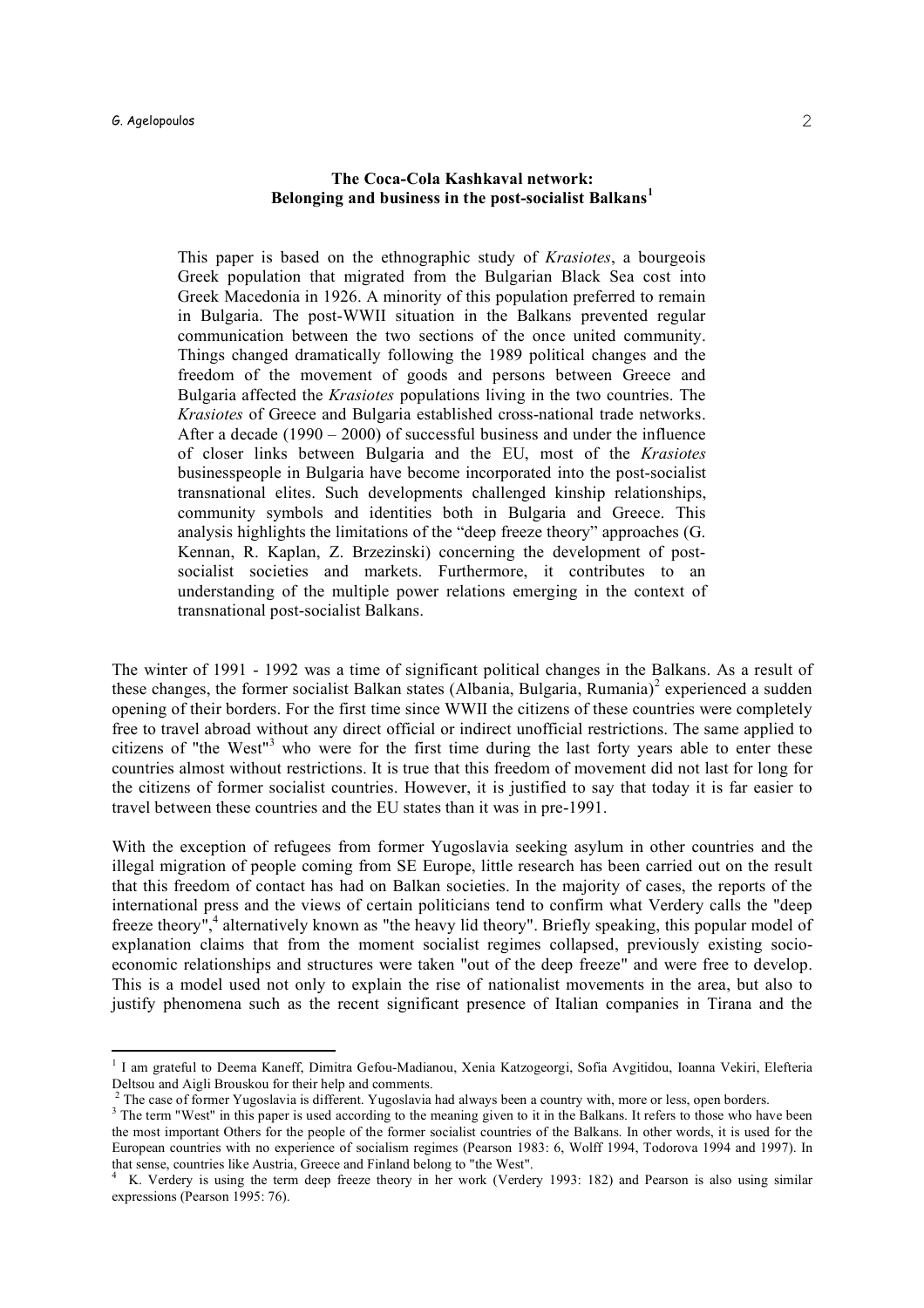strong presence of Greek companies in Sofia. The work of A. Brzezinski (1998), G. Kennan (1993) and R. Kaplan (1994) can be classified as supporting such an explanatory model.

As pointed out by Pearson, this model is totally ahistorical (Pearson 1995: 76). In my opinion, it is more than ahistorical, it is of a metaphysical nature. What such an explanation presupposes is the possibility of a break in history which amounts to a gap that lasted forty-five years. According to such claims, during this forty-five years period Balkan societies somehow managed to remain unchanged so that when socialism collapsed, they returned to the situation that existed before WWII. The discourse of the deep freeze theory is based on a mentality similar to the one of Balkanism in Todorova's terms (Todorova 1997). Balkanism and deep freeze theory formulate symbolically powerful constructions ("The Balkans") with supposedly eternal characteristics not influenced by historical changes. Furthermore, both are the product of scholars which "valorise Eastern Europe as foreign and distanced from the rest of the world" (Kurti 1996: 13) and especially from the West. Finally, both approaches establish political and ethnic correctness as a precondition for scholars working in the area (Kurti 1996: 15).

My aim is to argue against simplistic and ahistorical explanations such as the above-mentioned models. In my opinion, the situation is far more complex and perplexing and involves a revaluation and reconstruction of past relationships by those involved in the present. In order to ethnographically illustrate my argument I will refer to the case of the Krasiotes population living in Greece and Bulgaria. Thus, this paper will hopefully contribute towards fulfilling one of the tasks of postsocialist ethnography as suggested by Hann, Humphrey and Verdery: to point out the self-representations emerging after the collapse of socialism on both sides of the border dividing former socialist and capitalist societies (Hann, Humphrey and Verdery, 2002: 21). My data are based on fieldwork conducted in Greek Macedonia and in the Bulgarian Black Sea coast in 1991 - 1992 and in 1996. 5 Since 1996 I have been following further developments from Greece.

#### **The Krasiotes population of Greece and Bulgaria**<sup>6</sup>

Rila is a town on the Black Sea coast of Bulgaria. Until the beginning of the twentieth century Rila was predominantly a Greek town, called Krasia, with a total population of more than 4,000 people. More than 2/3 of its population were Greeks who called themselves Krasiotes Greeks, the rest of the population being Turks and Bulgarians. Until 1926 a great number of Greeks lived in southern Bulgaria (sometime known as *Anatoliki Romilia,* Eastern Rumelia) and in the Bulgarian Black Sea coast, from Sozopol to the south to Burgas to the north. Precise numbers cannot be provided due to the flexibility and ambiguity of national identification in the southern Balkans. <sup>7</sup> Furthermore, the majority of data regarding the distribution of populations in the area during that period are not considered to be reliable (Pearson 1983). Estimations of the number of Greeks who lived in what was Eastern Rumelia vary from 40,000 to 150,000 people. According to the official Bulgarian statistics, the 1920 census showed the presence of 42,074 Greeks in Bulgaria (Mancev 1992: 33). The Krasiotes were included in this number. The Greeks of Rila (Krasia) were engaged in trade, fishery and wine production.

As a result of the re-arrangement of borders between the Balkan states following the Balkan Wars, some populations found themselves living in a foreign national state. The Balkan Wars were followed by massive exchanges of populations between the Balkan states. Population transfer seemed to many despairing politicians during that period to be the most definitive, or the most drastic, solution to the abiding minority problem (Pearson 1983: 139). Various treaties were signed to control all these

 $5$  My first visit to Rila as a tourist took place in 1979. The 1996 fieldwork was conducted in co-operation with Elefteria Deltsou and Aigli Brouskou.<br><sup>6</sup> The words "Rila", "Nea Krasia" and "Krasiotes" are pseudonyms. However, the population I refer to does use a specific

name to define its identity.<br><sup>7</sup> The question of national mobility, flexibility and ambiguity of national identification in the southern Balkans attracted the

attention of both anthropologists and historians working on the region (Agelopoulos 1995, Gounaris 1995, Vermeulen 1984, Danforth 1995, Karakasidou 1997, Vereni 2001, Cowan 2001).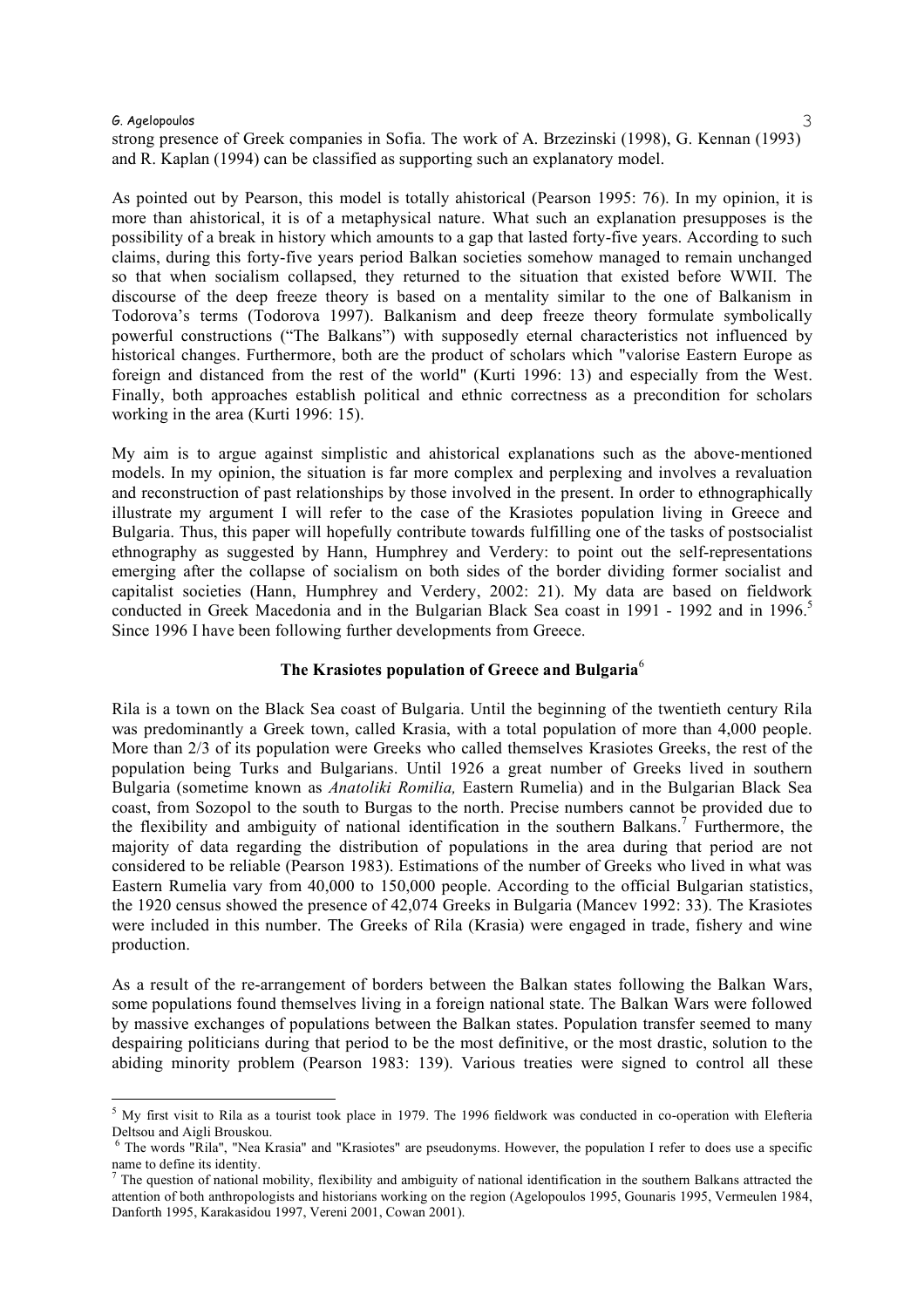$\bm{G}$ . Agelopoulos  $4$ population exchanges. Based on the agreements of the Treaty of Neuilly signed in 1919, a total number of 46,000 Greeks came from the northern part of Bulgaria to Greek Macedonia, and 92,000 Bulgarians (i.e. Macedonians with Bulgarian national affiliations) moved from Greek Macedonia to Bulgaria.

The exchange of populations between Greece and Bulgaria was never completed. This was due to the nature of the treaty which made clear that the departure of the "minority" population was not compulsory. In any case, it was not possible for such an exchange of population to be completed for the very simple reason that there were no clear and absolute criteria to define who was Greek and who was Bulgarian. Groups of people who defined themselves as Greeks at that time remained inside Bulgaria; the same happened with the Macedonian supporters of the Bulgarian Exarchate<sup>8</sup> in western Greek Macedonia. In the immediate post-WWII decades, the Bulgarian Greeks and the Macedonians of Greece were gradually assimilated or forced to migrate, usually outside Europe.

Some Krasiotes families had already been living in Greece since 1903, but the final decision to move to Greece was taken sometime during the spring of 1925. As was the case with the Kostilides community of Greeks from Bulgaria studied by Danforth, the pressure applied by the Bulgarian authorities to leave Bulgaria could no longer be resisted (Danforth 1989: 134). It should be noted that the Krasiotes were allowed to sell their land and houses before leaving Bulgaria.

In actuality, the Krasiotes community was divided in 1925. Almost 70 - 75% of Krasiotes decided to leave their homeland. Some families preferred to stay in Rila. According to the Treaty of Neuilly, the nuclear family was officially recognised as the migration unit but the right to migrate was recognised for every person who was older than eighteen years old. Therefore, it happened that some brothers and sisters were separated because one preferred to remain in Rila while the other migrated to Greece. During my visit in Rila in the summer of 1992 I had the chance to talk with some members of the Krasiotes community and discuss the reasons for their choice. Briefly speaking, those who preferred to remain in Rila justify their decision on the basis of existing kinship ties with non-Greek families, their political affiliations and/or because of various personal reasons.

Three hundred and sixty families (i.e. households) arrived in Greece, with 288 of them settling in a village in central Greek Macedonia. The process of establishing the community in its new settlement was similar to the one reported in the relevant bibliography (Eddy 1931, Pentzopoulos 1962). This village was later named Nea Krasia (new Krasia). Although the majority of the population of the village was composed of Krasiotes, a number of other populations were also settled there. These were Pontic Greeks who arrived during the twenties in the village as refugees from Caucasus, Thrakiotes Greeks who came almost at the same time as refugees from the European part of Turkey, Sarakatsans and Macedonians of Greek national consciousness ("*Graikomani*") who use to live in the area. Soon after their establishment in Greece, the Krasiotes attempted to revive their tradition of wine production and the result was that after WWII, Nea Krasia became one of the most rapidly developing and wealthy villages of central Greek Macedonia. The present day population of the village is about 4.000 persons.

As already explained, a number of families from Krasiotes preferred to stay in their Bulgarian homelands rather than to move to Greece during the twenties. Relationships between the Krasiotes of Rila and the Krasiotes of Nea Krasia were sustained through the use of various strategies. During the period 1926 – 1939, relations were based on written correspondence, but actual visits were rare due to financial difficulties. Reading the letters of those relatives who remained in Rila was something of a ritual. From 1940 to the late fifties relations were almost non-existant due to WWII, the Greek Civil War (1946 – 1949) and the Cold War. From the early sixties, visits developed gradually. Exchange of visits between brothers, sisters and first cousins were usually celebrated with great joy.<sup>9</sup>

<sup>&</sup>lt;sup>8</sup> The Bulgarian Exarchate was the first national Bulgarian institution established in the late nineteenth century. It started as a separate Orthodox Church but soon developed into a national movement.<br><sup>9</sup> A similar phenomenon was the case of the Kostilides that Danforth studied. The Kostilides regularly visited their

homeland in Bulgaria (Danforth 1989: 149-150).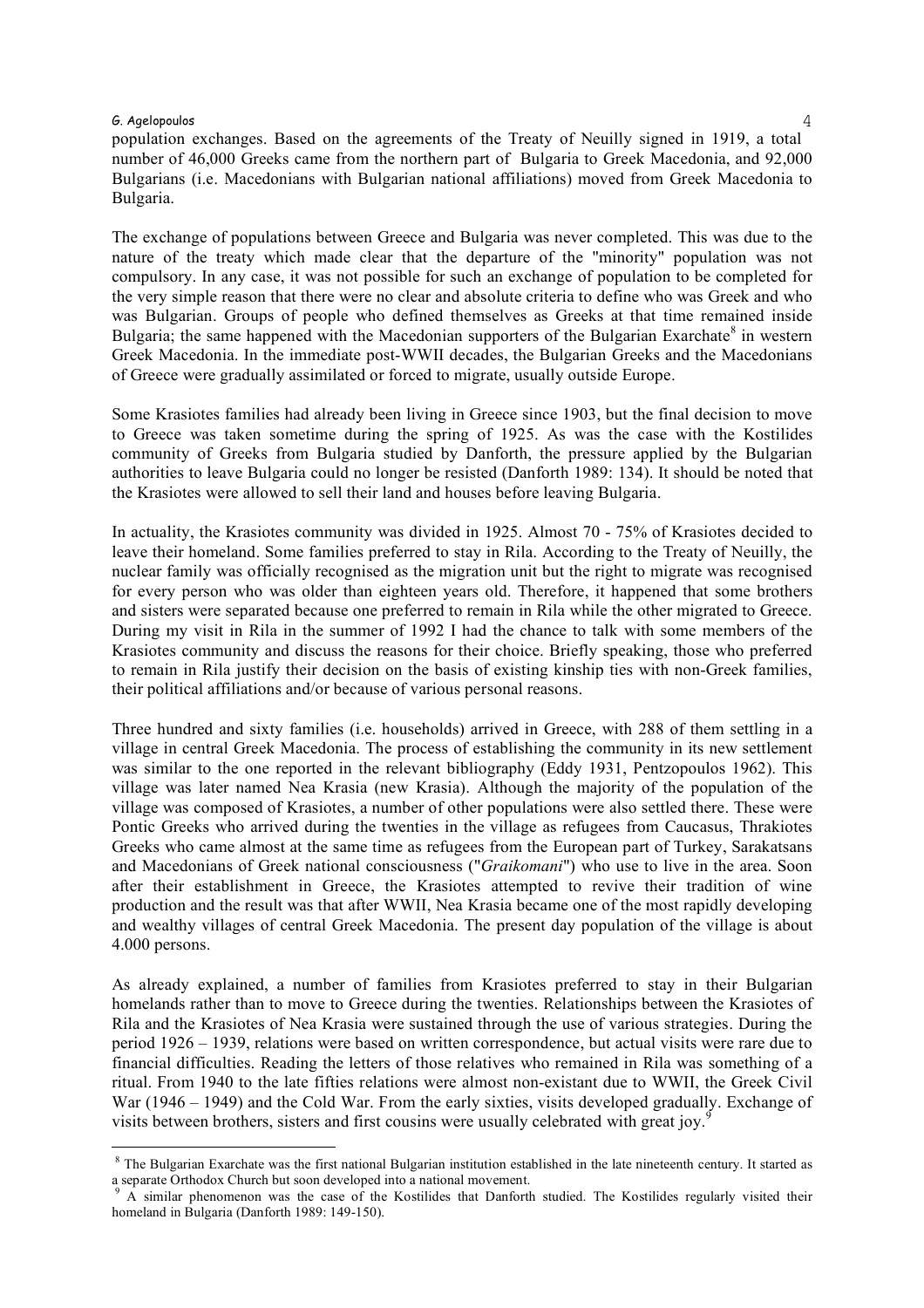The Krasiotes who preferred to stay in Rila (about 100 families) were gradually influenced by an assimilation process initiated by the Bulgarian state authorities. The elderly still speak Greek. Those aged between 45 and 50 years old are, even today, more or less able to understand Greek, but they cannot speak it fluently. Until very recently the youth were ignorant of the Greek language.

During 1991, as a result of the political changes in Bulgaria, the relationships between the Krasiotes of Rila and the Krasiotes of Nea Krasia intensified and visits became more frequent than ever before. Brothers and sisters who separated in 1926 had reached their mid-eighties in 1991. Their children (first cousins) were usually in their fifties. The most crucial point in this revival of the relationships between the Krasiotes of Rila and the Krasiotes of Nea Krasia was the so called food supplies mission, as the villagers call it.

#### **The food supplies mission**

During the 1990 - 1991 winter, Bulgaria faced a significant lack of essential supplies. The centrally organised distribution system was collapsing, but free market networks were not developed enough to cope with demand, especially in the urban centres. <sup>10</sup> The Greek Orthodox Church and local authorities organised an appeal to collect food, medicine and clothes and donate them to the Bulgarian Orthodox Church and the Bulgarian local authorities. The whole process was given a lot of publicity by the Greek media. The Krasiotes of Nea Krasia were particularly anxious about the situation of their kin in Rila.

I was told that one day in one of the Krasiotes coffee shops, an elderly Krasiotes came up with the idea of the food supplies mission. That basically meant the collection of food supplies in order to donate them to the Krasiotes families of Rila. The idea was discussed at the local administration council of Nea Krasia and a committee was founded to supervise the collection of donations. Negotiations took place between the local authorities of Nea Krasia, the Greek Foreign Affairs Ministry, the Bulgarian Consulate of Thessaloniki, the local authorities of Rila and the Greek Consulate of Plovid. Everyone was very positive towards this idea and soon special permits were awarded and specific arrangements were made in order to allow the food supplies mission to proceed. Meanwhile, the committee in Nea Krasia publicised the matter outside the village and asked some companies where many Krasiotes worked, based in Thessaloniki, to contribute with cash or goods. It was a tremendous attempt bearing in mind the standards in the village, which had a successful outcome. In about four weeks, 17 tons of food supplies (mainly flour, sugar, salt, rice, coffee, pasta, canned food, biscuits, chocolates and pickles) were collected. In addition to that, medical supplies worth the equivalent of  $\epsilon$  1,300 were collected (1991 prices). Members of the committee created about 400 parcels. The organising committee tried to ensure that all parcels contained more or less the same goods. The medical supplies were packed separately and prepared for the local hospital in Rila. The day when the parcels where finally loaded into a lorry was described to me as "one of the most important days in the village's history". The two village priests were there and many villagers contributed to the loading. The local authorities had also arranged the whole process to be filmed.

A lorry and two vans transferred the goods to Rila. The committee and representatives from the local administration council undertook the task of completing the food supplies mission. In Rila, the committee personally supervised the distribution of parcels so that every family received one, irrespective of their national background. The local authorities of Rila honoured them and talks were held between the representatives of the Nea Krasia local administration council and the mayor's council of Rila.

# **Revived relationships and postsocialist markets**

<sup>&</sup>lt;sup>10</sup> See Popov and Todorova 1997.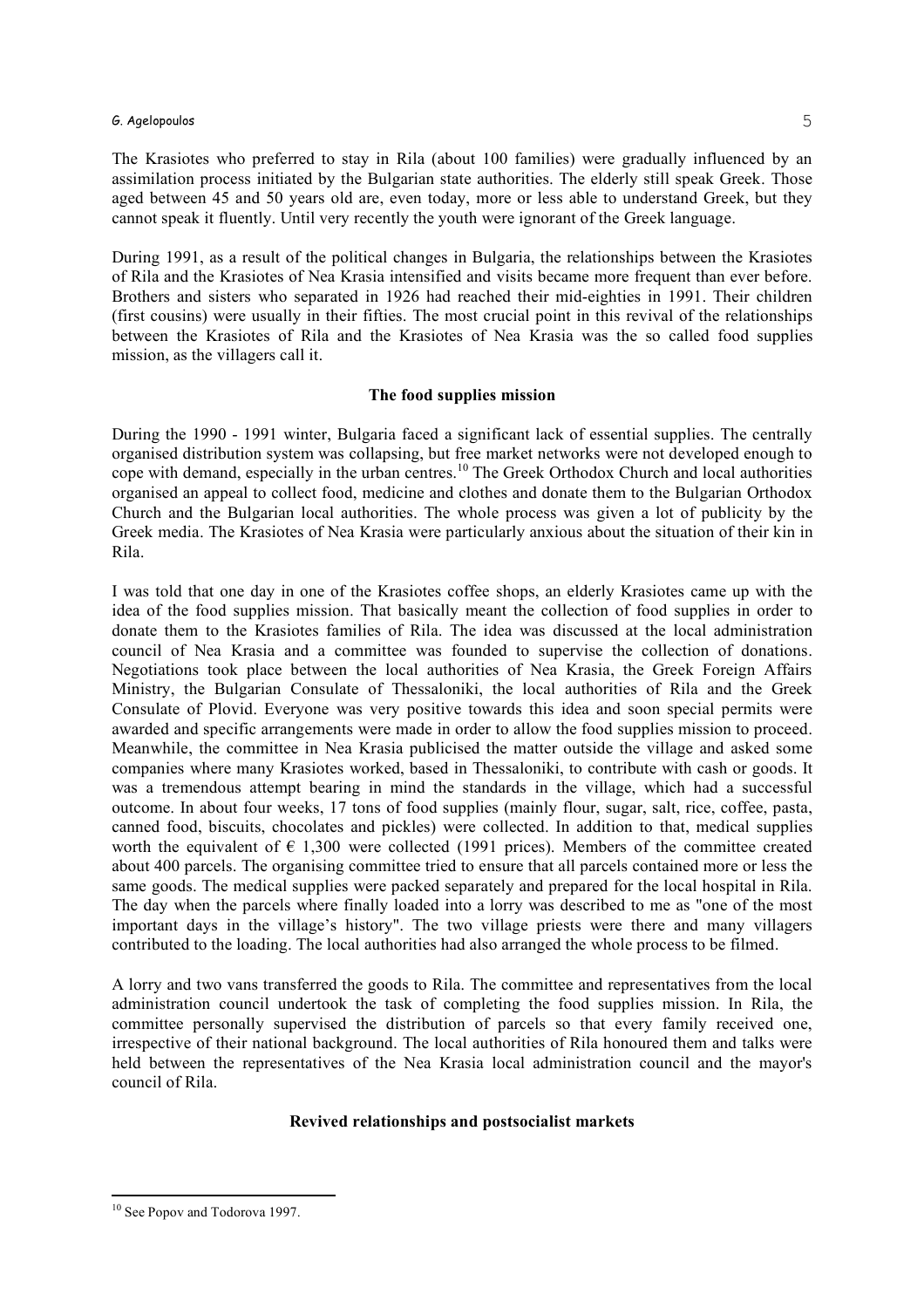The food supplies mission signified a turning point in the relations between the Krasiotes of Nea Krasia and the Krasiotes of Rila. Existing relations were further intensified. The new patterns took three forms: working in Nea Krasia as illegal workers, business co-operation, and tourism. The first type of relationship was the least common one. Particularly during the summer months, some Krasiotes from Rila came to Nea Krasia, stayed with their relatives and worked at the same time. They did semi-skilled jobs such as painting houses or repairing cars. They were paid almost 75% of the wage that a Greek worker was paid for the same job. It must be pointed out that during that period different segments of the population of Bulgaria followed different survival strategies (Konstantinov 1998: 731).<sup>11</sup> Seasonal migration was obviously the most easily available survival strategy for the descendants of the Krasiotes families of Rila. Unfortunately for them, the labour market of Nea Krasia was limited as the Albanian illegal migrants were a cheaper working force always available to the villagers. During the summer of 1991 – 1992, I was able to find less than 20 such cases of Rila Krasiotes working in Nea Krasia.

The exchange of visits became so frequent that during the period from August 1991 to September 1992 there was an average of one coach every month going up and down between Nea Krasia and Rila. A really interesting case is that of the travel agency owned by one Krasiotes inhabitant from Rila. He organised trips between Nea Krasia and Rila. The increasing demand led him to organise his own travel agency. His advanced knowledge of the customs bureaucracy allowed him to hire a coach. For more than a year he organised monthly trips between Greece and Bulgaria. His customers were Krasiotes from Rila visiting their kin in Nea Krasia. At the same time, he was transferring Krasiotes from Nea Krasia to Rila to visit their kin and stay for holidays. During the summer of 1992, the football team of Nea Krasia organised a trip to Rila. The team players, their families, and everyone else who wanted to participate were expected to pay 29,000 Drc (the equivalent of  $\epsilon$  90) for transportation and seven days B&B accommodation in one of the most luxurious hotels of the Bulgarian Black Sea coast. Two large coaches of Krasiotes villagers travelled with the football team. Later during that summer, one more trip was organised, this time with three coaches all together. Similar trips were also organised during the 1993, 1994 and 1995 summers but from different travel agencies. Following 1995, the number of summer trips started decreasing.

The most common type of relationships were those of the business cooperations. They gradually flourished, beginning in a few months after the food supplies mission. This case is certainly not an exemption in the postsocialist Eastern European context. Petty trade networks between former socialist and western European societies have been developing since the early nineties. However, there is a limited number of relevant studies. In the case of Greece, Voutira (1991) and Michalopoulou et.al. (1998) briefly discuss some aspects of this phenomenon in their analysis of migration and development. Among the most well documented studies of petty trade transnational networks conducted by sociologists and anthropologists,<sup>12</sup> it is worth mentioning Hann and Hann's (1992) analysis of Turkish-Russian border trading, Kostantinov's studies on Roma trade tourism in the southern Balkans and specially Bulgaria (1991, 1998), Kennedy and Gianoplus (1994) as well as Sword's (1999) project examining tourist petty trade in Poland, Sik's paper (1997) on informal foreign traders in Hungary and Zhurzehenko's (2004) study of trade the in Ukrainian-Russian border. 13

In the case of Rila and Nea Krasia, business cooperation was always formed between people who claimed to be relatives. In the majority of cases these people claimed to be cousins and called one another as such ("*xadelfia*"). The Greek party provided a small capital for the business to start (200,000 Drc, the equivalent of  $\epsilon$  600 at 1992 prices).<sup>14</sup> The Bulgarian cousin used his private car<sup>15</sup> or

<sup>&</sup>lt;sup>11</sup> For example, the Muslim populations of Bulgaria intensified farming while the Roma turned their attention to trade.<br><sup>12</sup> Economists focusing on small business entrepreneurship have also examined aspects of the relati trade and transnational networks. See for example Aidis and van Praag 2004, Smallbone and Welter 2001.<br><sup>13</sup> See Morawska 1999, Böröcz 2000, Humphrey 2001 and Ledeneva 1998 for a critical overview of postsocialist economic

habitus.<br><sup>14</sup> Konstantinov (1998: 731) argues that the initial capital required in order to establish a petty trade network between

Istanbul and Bulgaria in the mid nineties, was about 400 DM. In 1995 prices, this amount is about the same with the 200,000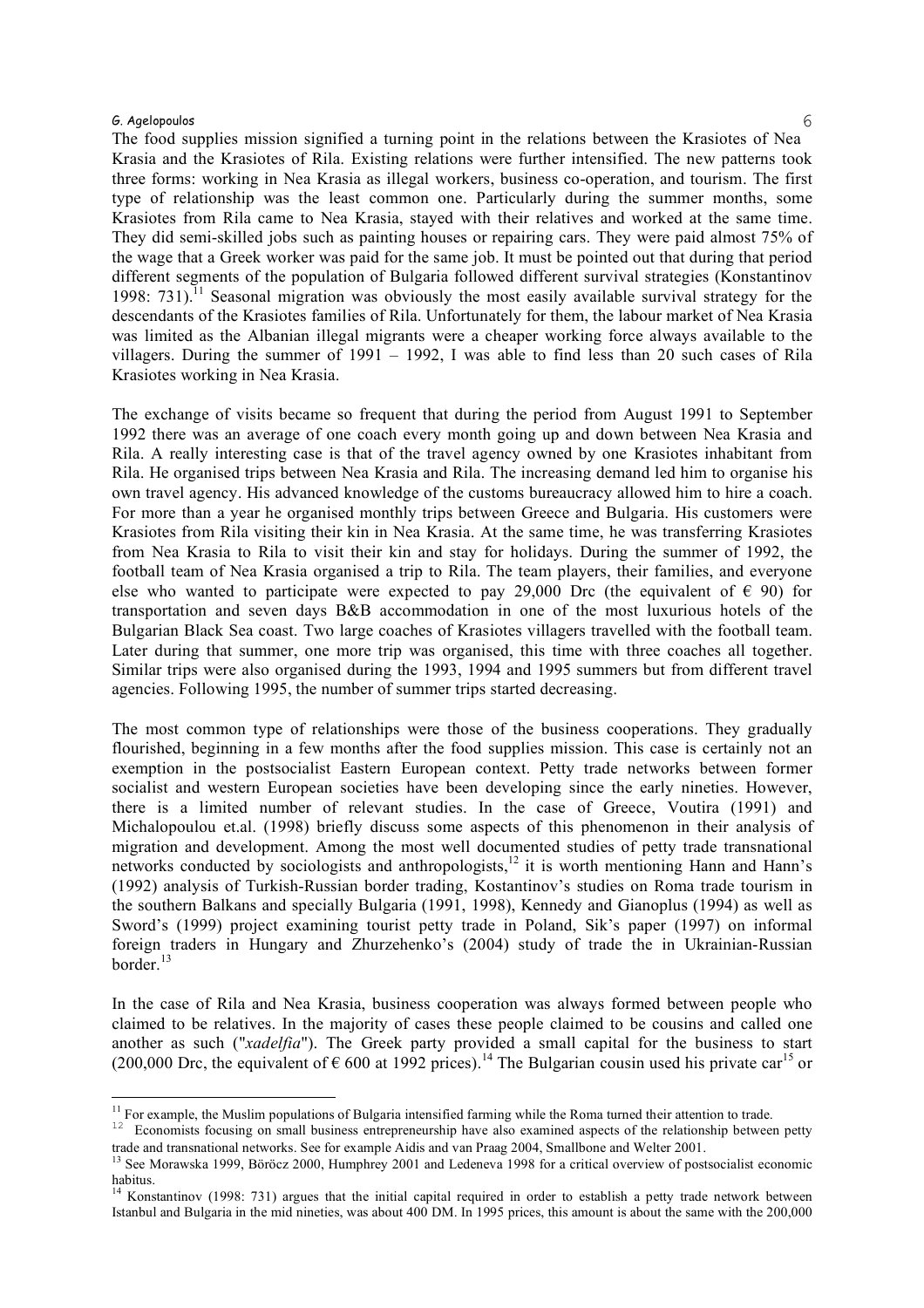a small van to transfer in Bulgaria goods that were difficult to be find in the market at that time (mainly Coca Cola cans, candies, women's tights, condoms and brandy). After two or three such trips the Bulgarian cousin was able to pay back his Greek cousin, usually in DM. On their way from Bulgaria to Greece, the Bulgarian cousins loaded their vehicles with anything that was possible to sell in Greece. It is rather doubtful that this transportation of goods was legally conducted. During the 1992 – 1995 period the most successful trade network between Rila and Nea Krasia was in the hands of a forty-five year old Bulgarian from Rila who specialised in transferring Kashkaval cheese<sup>16</sup> from Bulgaria to Greece and Coca-Cola from Greece to Bulgaria.

Soon business expanded to other kind of activities such as mixed tourist enterprises in Rila (cafes, bars, etc.) and the clothes trade. I recall the case of a middle aged Bulgarian of Krasiotes origin living in Rila, who specialised in trading prophylactics. He owned a large shop inside Rila where all the cupboards were full of Greek produced prophylactics. In just two years, he controlled the prophylactics trade in all the Bulgarian Black Sea resorts and used to call himself "the emperor of prophylactics" ("*capota tsar*").

As time passed, the Bulgarian economy become more integrated in the world markets and thus petty trade networks and other kinds of small business cooperations involving persons from Rila and Nea Krasia gradually ceased to exist. The last of the petty trade networks, as far as I know, operated until the year 1999. The majority of small-scale business was replaced by well organised trade agreements between the two countries. Most of those initially involved in the petty trade networks were forced to change their occupation. The situation today confirms Sampson's model of post-postsocialist elite configuration (Sampson 2002: 300).<sup>17</sup> "Many of the initial group have left the scene, some pensioned off, others retreating into local business or failing in business" (ibid.). In the case of Rila, a small number of former petty traders become business brokers. Greek companies investing in Bulgaria or doing business with Bulgarian companies were in need of people who could speak both Bulgarian and Greek, people aware of both markets and who preferably held Bulgarian citizenship. Such companies recruited the most successful of the former petty traders and offered them competitively high salaries.<sup>18</sup> The present day life style of these people resembles the habits of a special kind of postsocialist elite called "the cell and Mercedes people" or "*Akuli*" (sharks) in other parts of Bulgaria (Giordano and Kostova 2002: 87). During the last few years, these people left Rila and settled down in Burgas, Plovid and Sofia and disassociate themselves from the Greek cultural background of Rila. Their success, however, continues to rely on a "beat-the-system/bend-the-rules" (Morawska 1999: 360) mentality which was dominant in the petty trade networks.<sup>19</sup>

On another level, the results of this "revival" of relationships between the two parts of what used to be one community came rather quickly. The Krasiotes of Rila organised their own society and aimed at establishing a school of Greek language in Rila. The society was called "the Bulgarian - Greek friendship society" and during the summer of 1991 - 1992 the society opened a school of Greek language. Due to the lack of funds, the Krasiotes of Rila did not continue their courses. I was also informed that the Greek state authorities were resistant to such a development. Greek diplomats were afraid that the opening of schools of Greek language in Bulgaria would complicate the good relations

i

Drc. capital used by Krasiotes. Similarly, in their study of Albanian migrants living in Thessaloniki, Lamprianidis and Lymperaki (2001: 230), explain that Albanians engaged in the petty trade between Northern Greece and Southern Albania in the mid nineties, use to buy goods of about 200,000 Drc value.<br><sup>15</sup> The generic pronoun ("he/his") is not accidental. All the "cousins" I came to know were men.<br><sup>16</sup> Kashkaval is a kind of mature, salty yellow cheese.<br><sup>17</sup>

for success in Bulgarian capitalism" (Creed 2002: 63). See Chevalier 2001, Creed 1998 and Kaneff 2002 for an ethnographic approach to market structures in Bulgaria. See Böröcz 2000, Higley and Lengyel 2001, Humphrey 2001, Ledeneva 1998, Morawska 1999, Mokrzycki 1996, Kryshtanovskaya and White 2005 for an overall analysis of business structures and elites in postsocialist Eastern Europe. <sup>19</sup> It is interesting to note that the Krasiotes network was not considered morally ambiguous as happened with other petty

trade networks in Eastern Europe (see for example Konstantinov 1998, Sik 1997). This is due to the fact that Krasiotes Greeks had a long tradition as traders.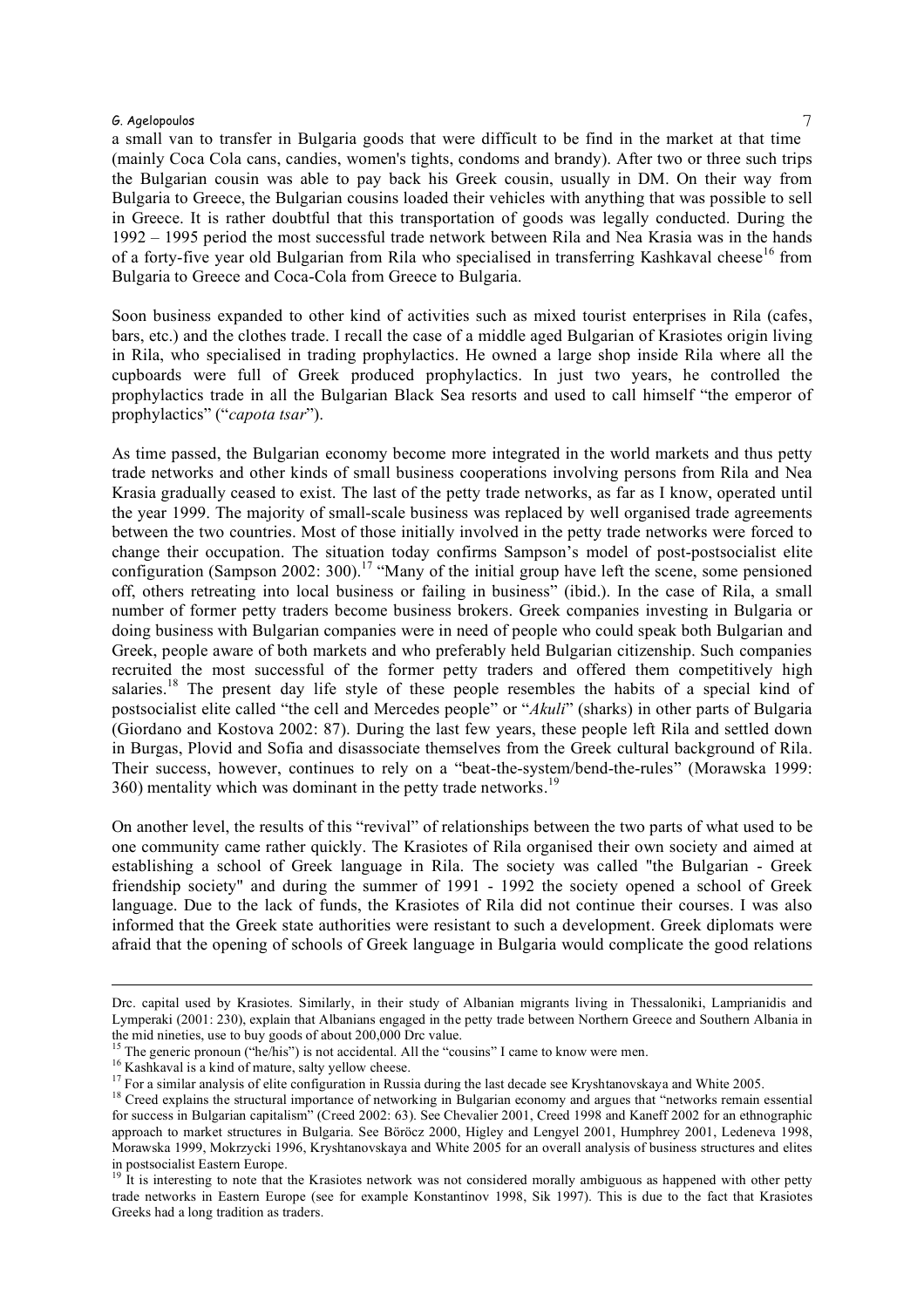that existed between the two countries. Given international relations in the Balkans, the existence of such a minority school was considered by some diplomats I talked with as a possible threat.

The Krasiotes of Nea Krasia expressed clear interest in "helping their brothers" as they expressed it. They repeatedly asked me to mention in my work this "revival of Greek identity", as they called it, among the Krasiotes of Rila. To what extent this was a reality will be explained below.<sup>20</sup> According to one of the members of the committee which organised the food supplies mission "the relationships between the Krasiotes of the two countries will continue in the future, even when first cousins are dead". In general the revived relationships contributed to recalling and stressing the special identity of the Krasiotes population. How that was perceived in the village of Nea Krasia was not simple.

# **The challenge of self-representation on both sides of the border**

What is crucial to note is that those who most clearly stressed the significance of the "revived" relationship were members of families where both spouses were of Krasiotes background. As already mentioned, the Krasiotes population of Nea Krasia live in a village along with four other populations, which were originally culturally different from them. The Krasiotes created their own neighbourhood and relationships with the other populations of the village were for a long period socially controlled. The fact that the Krasiotes had their own neighbourhood did not just contribute to the preservation of a separate sense of belonging, but actively encouraged the strengthening of their existence as a defined population category. Certainly, this case is not a unique one. Similar phenomena are observed by other anthropologists working in Greek Macedonia<sup>21</sup> as well as by anthropologists working on refugee populations in different parts of the world. For example, in her study of Hutu refugees in Tanzania, Malkki discovered that the concentration of refugees in separate settlements encouraged the development of a distinctive historical and political identity (Malkki 1990) .

The relationships of the Krasiotes and the other populations of the village went through various stages. As happened in other areas of Greek Macedonia, all these populations competed over the same local resources such as land, water, state provided funds and loans, and the control over the local authorities. (Ladas 1932, Salamone 1987, Lafazani 1991, Gounaris 1995, Karakasidou 1995). These populations gradually came into closer contact, established mixed marriages and assimilated with one another.<sup>22</sup> Since the mid fifties intermarriages became more common. Since the late eighties the majority of couples existing in Nea Krasia have been composed of spouses coming from different population categories. This is not simply an important demographic change. Most important is that the development of marital exchanges is not perceived as having created a situation where the strongest population categories have assimilated the others (Agelopoulos 1997). One reason for this may be the fact that all the population categories of the village ceased to be endogamic (ibid.). A similar process of assimilation took place among Krasiotes of Rila to the extend that it was not possible in 1991 to find more than 20 families where both spouses had Krasiotes parents.

Paradoxically, even among the small number of families of Nea Krasia where both spouses were of Krasiotes background, some did not contribute to the food supplies mission. That was due to their political affiliations. Members of Krasiotes families who did not support the chairperson of the local administration council of Nea Krasia, did not contribute to the collection of food supplies. One Krasiotes who was in favour of the food mission told me: "it was a shame, they didn't give a single packet of rice because they wanted the chairperson to fail". On the other hand, members of Pontic or mixed families who politically supported the chairperson encouraged and contributed to the food supplies mission for "humanitarian reasons", as they claimed. The success of the food supplies mission provided the chairperson and his party members with an important symbolic capital exchangeable in the local political context. Finally, financial co-operation was often independent of feelings towards the revived relationships. A number of business cooperations were established among the Krasiotes of Rila and their kin in Nea Krasia who belonged to mixed families.

 $20$  For a detailed analysis see Agelopoulos, 1997.

<sup>&</sup>lt;sup>21</sup> See Brown 1997, Cowan 1990 and 1997, Danforth 1995, Drettas 1977, Lafazani 1991.<br><sup>22</sup> For a detailed analysis see Agelopoulos 1997.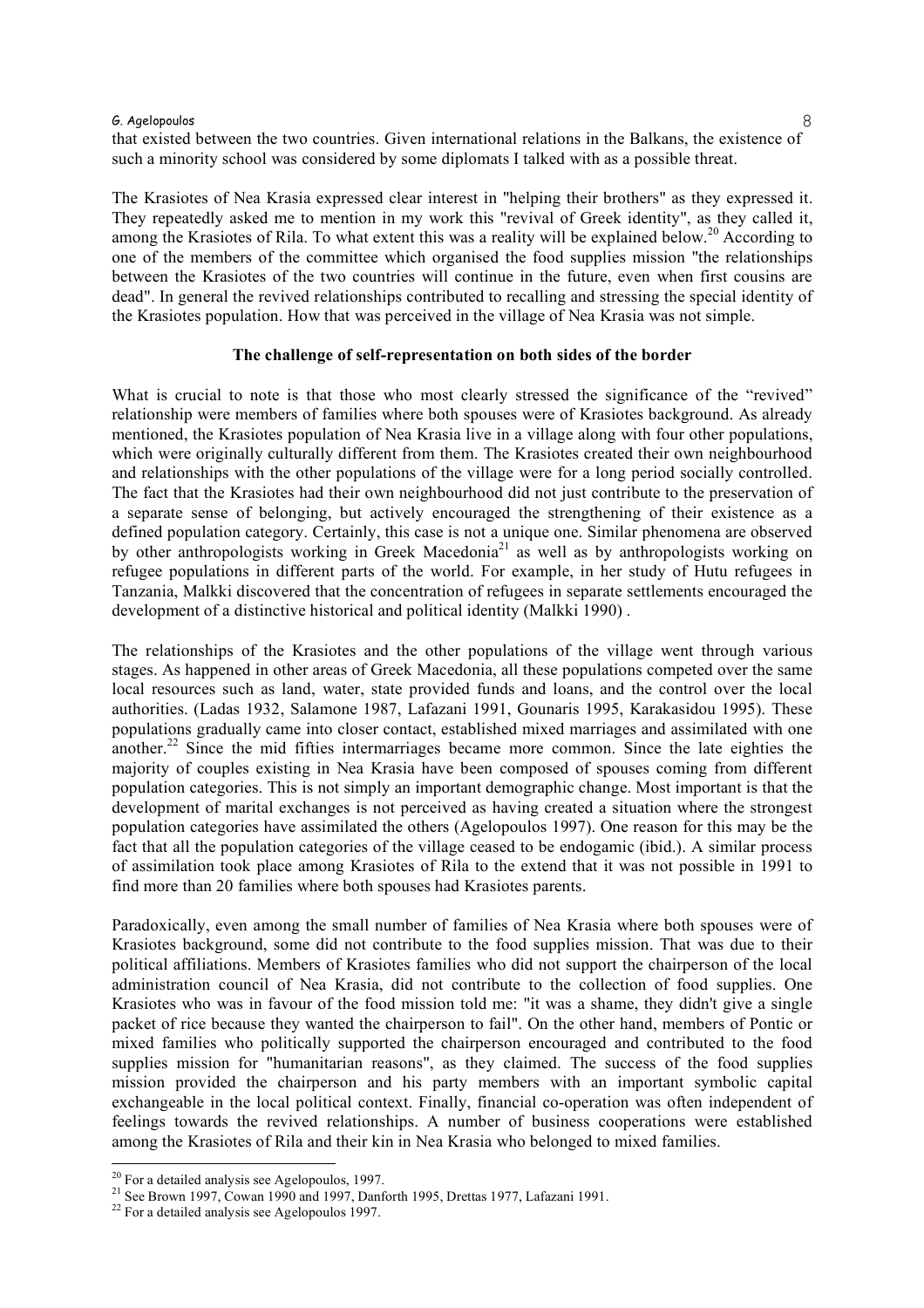If this is the present day situation, then who were those involved in the petty trade networks? Attempting to discover the "pure" Krasiotes among them, i.e. persons having both parents of Krasiotes origin, will lead into an ethnographic deadlock. An alternative understanding of modes of belonging in postsocialist societies is necessary. Konstantinov's remark that "one of the most striking features of transitional realities is the ambiguity of boundaries at multiple levels" (1998: 738) is particularly useful in explaining the situation. Existing identities and kinship relationships have been actively reconstructed since 1991 in order to fit the needs of those seeking to be involved in them. The politicisation of ethnicity and the stress on ethnic identity as a basis for political action in postsocialist Bulgaria, $^{23}$  as well as the financial advantages of doing business with Greece, were the main reasons for the attempted revival of Krasiotes identity in Rila. These people in Rila did nothing more than to make use of whatever cultural mechanisms were available to them in order to articulate the organisation of their origin. This origin became important to them inside the context they lived. Many of the strategies they applied originate from the socialist shortage economy (Verdery 1993) which produced what it is often called homo sovieticus.

The Nea Krasia Krasiotes had different reasons to become involved in the petty trade network. In my opinion, financial advantage was the least important reason. Humanitarian feelings and romantic ideas influenced by Greek nationalism are also to be taken into account in order to understand the motives of the Nea Krasia Krasiotes.<sup>24</sup> However, it was mainly due to their wish to keep a part of their identity that they co-operated with their Bulgarian "cousins". The need to sustain a notion of a Krasiotes identity exists due to the extended amalgamation of the various population categories of Nea Krasia. In doing so, most of them stressed their Krasiotes background and partly neglected the rest of the identities available to them. It must also be taken into account that local politics played an important role in this process. As already mentioned, the supporters of the chairperson of the local administration council actively supported closer relations between Nea Krasia and Rila.

It is important to note that this "revival" of relationships drastically changed the perceptions of the Nea Krasia Krasiotes regarding who their "cousins" were in Rila. In the pre-1989 period the Krasiotes in Nea Krasia thought of the Krasiotes of Rila as "their other half". Their limited relationship made it easier for such a romantic approach to survive. Since the development of the business networks the Krasiotes of Nea Krasia realised that the Rila Krasiotes are Bulgarians wishing to made a better living in their country. These Bulgarians do not reject that part of their origins which connects them with the Krasiotes Greeks. In our discussions many of them explained to me that they feel Bulgarian and Greek at the same time. However, certainly they are far from being the "pure Greek Krasiotes" of the past. It is a historical irony that the "revival" of relationships between the Krasiotes of Rila and the Krasiotes of Nea Krasia proved that the Krasiotes do not exist any more in the way they used to be before the exchange of populations in the twenties. The need to overcome this irony was the reason for the Nea Krasia Krasiotes to encourage me to write "about the revival of the Krasiotes identity".

#### **Postsocialist encounters in the Balkans**

L. Kurti pointed out that "the fashioning of Eastern Europe as an intellectual space is a curious blend of fact, fiction and political demagogy" (Kurti 1996: 11). Part of this demagogy is the claim that the roots of present day social developments, in the Balkans are to be sought primarily in social, cultural and ethnic relations of the distant past (Verdery 1993: 184). The anthropology of Eastern Europe has only recently escaped from this context (Hann 1994). We have, at least partly, to accept M. Todorova's comment that we have not been critical enough to approaches such as the "deep freeze theory" or the "Balkanisation" model.

<sup>&</sup>lt;sup>23</sup> See Kertikov 1992: 17 – 19, Vassilev 2001, Stamatov 200, Ragara 2001 for an analysis of national and ethnic reconstruction in postsocialist Bulgaria. For the case of the Greeks of Bulgaria see Valtchinova 1999. <sup>24</sup> Many Nea Krasia Krasiotes stressed for example that "Greeks in Bulgaria have been abandoned by the Greek state".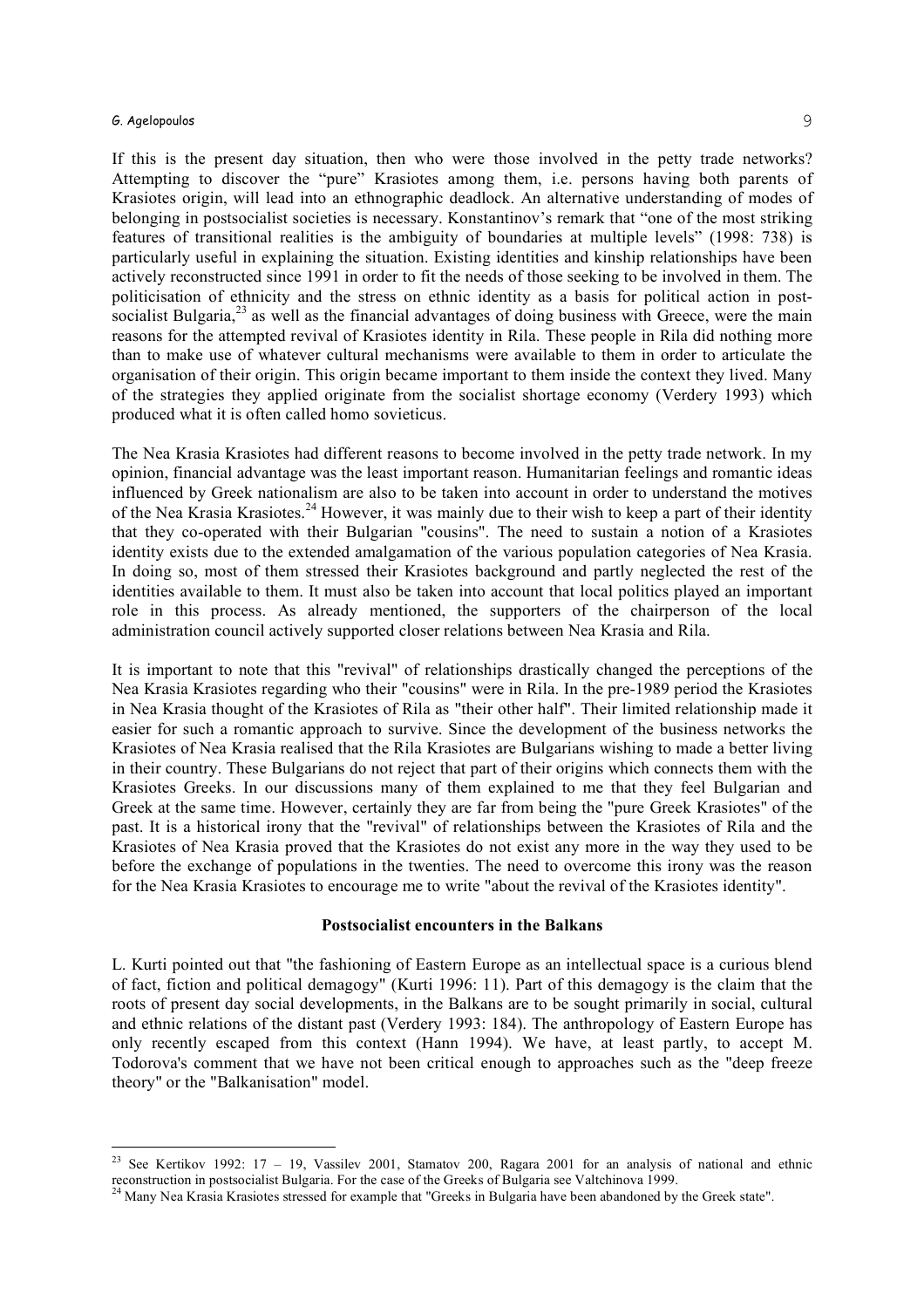Two or three years after the 1990 changes in Bulgaria and the establishment of the free flow of goods and people between Greece and Bulgaria, it would have been possible to use the deep freeze theory in order to explain the revival of relationship between Rila and Nea Krasia. However, the situation during the last decade does not confirm the continued relevance of deep freeze theory: petty trade networks between "cousins" do not exist any more, the Greek language school and the Greek society in Rila closed down in 1994, seasonal workers from Rila disappeared after 1996 and even the tourist visits are decreasing. The most active of the former petty traders from Rila have been accommodated in the new postsocialist elites engaged in transnational business in the Balkans.

An understanding of present day social developments in the Balkans should obviously take into account the history of the region. However, it has also to take into serious consideration the reevaluation and re-construction of the past relationships by those living in the present. The case of the Krasiotes population indicates that it is useful to understand the development or alleged revival of relationships as a complex and dynamic process. This understanding often requires a critical appraisal of our own methodological tools and analytical categories.

#### **BIBLIOGRAPHY**

Agelopoulos Georgios, 1995, *Perceptions, Construction and Definition of Greek National Identity in Late Nineteenth - Early Twentieth Century Macedonia*, Balkan Studies, Volume 36 No 2, pp. 247 - 263.

Agelopoulos Georgios, 1997, *From Bulgarievo to Nea Krasia, From the "Two Settlements" to the "One Village": Community Formation, Collective Identities and the Role of the Individual,* in P. Mackridge and E. Yannakakis (eds.) *The Development of a Greek Macedonian Cultural Identity*, Berg, New York.

Aida Ruta and Mirjam van Praag, 2004, *Illegal Entrepreneurship Expirience*, Tinbergen Institute Discissuion Paper TI2004-105/3, Amsterdam.

Böröcz József, 2000, *Informality Rules*, East European Politics and Society, Volume 14 No 2, pp. 348-380.

Brown Keith, 1997, *Between the State and the Countryside: Krushevo Since 1903*, in Vasilis Gounaris, Iakovos Michailides and Georgios Agelopoulos (eds.) *Taftotites sti Makedonia (Identities in Macedonia*), Papazisis, Athens.

Brzezinski Zbigniew, 1997, *The Grand Chessboard*, Basic Books, N.Y.

Chevalier Sophie, 2001, *Spheres of exchange in the Bulgarian transition*, Max Planck Institute for Social Anthropology Working Papers No 24, Berlin.

Gounaris Vasilis, 1995, *Social Cleavages and National Awakening in Ottoman Macedonia*, East European Quarterly, Volume 29 No 4, pp. 410 - 426.

Cowan Jane, 1990, *Dance and the Body Politic in Northern Greece*, Princeton University Press, Princeton.

Cowan Jane 2001, *Ambiguities of an emancipatory discourse: The making of a Macedonian minority in Greece* in J. Cowan**,** Marie-Bιnιdicte D. and R. Wilson *Culture and rights : anthropological perspectives,* Cambridge University Press, Cambridge.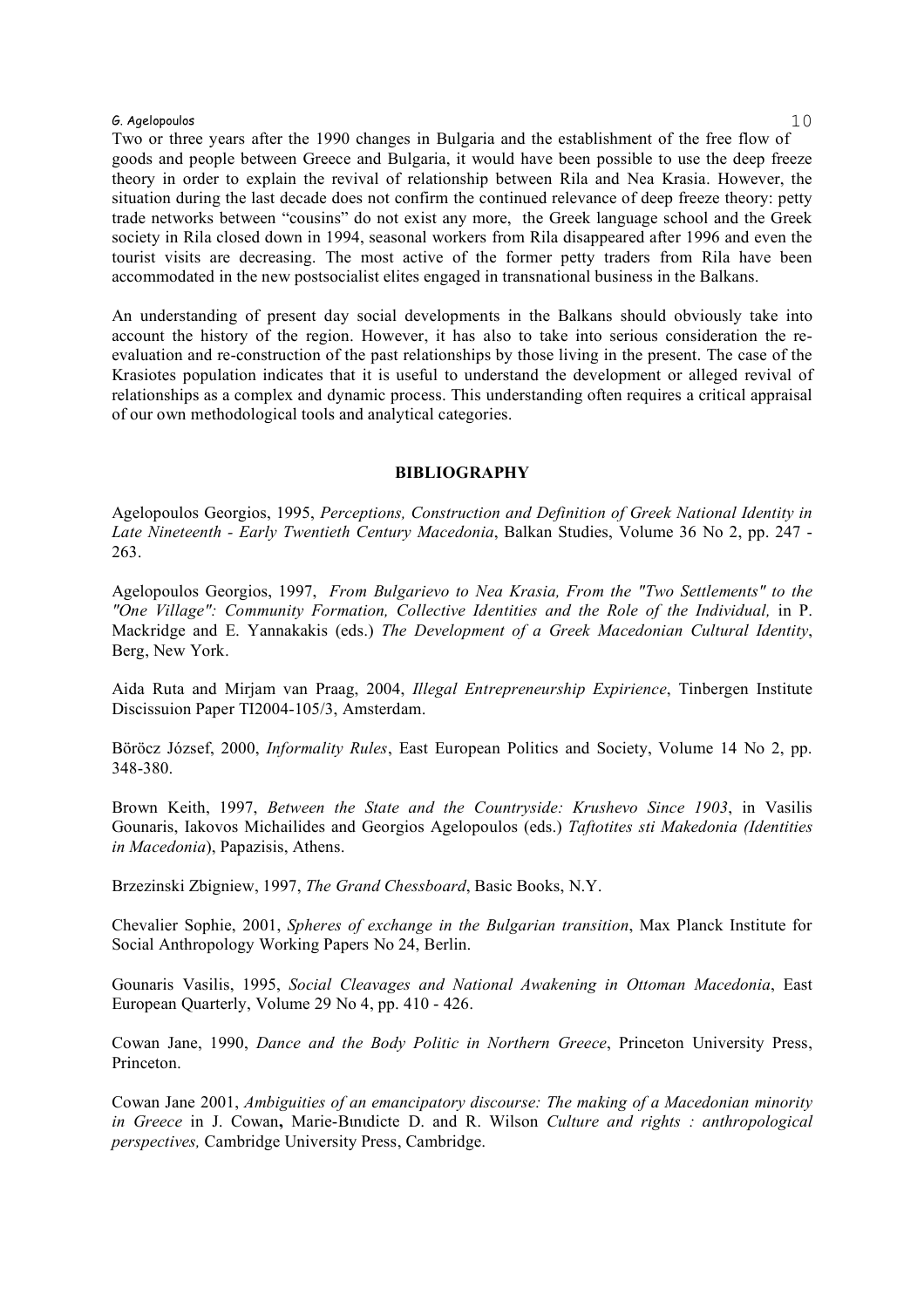Cowan Jane, 1997, *Idioms of Belonging: Multiethnicity and Local Identity in a Greek Town* in P. Mackridge and E. Yannakakis (eds.) *The Development of a Greek Macedonian Cultural Identity*, Berg, New York.

Creed Gerald W., 1998, *Domesticating Revolution. From Socialist Reform to Ambivalent Transition in a Bulgarian Village*, The Pennsylvania State University Press, University Park.

Creed Gerald W., 2002, *Economic crisis and ritual decline in Eastern Europe* in Hann Chris (ed.) *Postsocialism. Ideals, ideologies and practices in Eurasia*, Routledge, London.

Danforth Loring Μ., 1989, *Firewalking and Religious Healing*, Princeton University Press, Princeton.

Danforth Loring M., 1995, *The Macedonian conflict*, Princeton University Press, Princeton.

Drettas George, 1977, *Les Notres: Un example de contacts interethiques en Macedoine, village de Hrisa*, Etudes Balkaniques Volume 3, pp. 56 - 70.

Eddy Charles, 1931, *Greece and the Greek Refugees*, Allen and Unwin, London.

Giordano Christian and Dobrinka Kostova, 2002, *The social production of mistrust*, in Hann Chris (ed.) *Postsocialism. Ideals, ideologies and practices in Eurasia*, Routledge, London.

Hann Chriss, 1994, *After Communism: Reflections on East European Anthropology and the "Transition"*, Social Anthropology, Volume 2 Part 3, pp. 229 - 250.

Hann Chriss and Hann Ildi, 1992, *Samovars and Sex on Turkey's Russian Markets*, Anthropology Today, Volume 8 No 4, pp. 3 - 6.

Hann Chris (ed.), 2002, *Postsocialism. Ideals, ideologies and practices in Eurasia*, Routledge, London.

Hann Chris, Caroline Humphrey and Katherine Verdery, 2002, *Introduction: postsocialism as a topic of anthropological investigation* in Hann Chris (ed.) *Postsocialism. Ideals, ideologies and practices in Eurasia*, Routledge, London.

Higley John and Lengyel Gyorgy (eds.), 2001, *Elites After State Socialism*, Rowman and Littlefield, Oxford.

Humphrey Caroline, 2001, *The Unmaking of Soviet Life. Everyday Economies in Russia and Mongolia*, Cornell University Press, Ithaca.

Karakasidou Anastasia, 1997, *Fields of wheat, hills of blood*, The University of Chicago Press, Chicago.

Kennan George, 1993, *The Other Balkan Wars. A 1913 Carnegie Endowment Inquiry in Retrospect with a New Introduction and Reflections on the Present Conflict by George F. Kennan*, Carnegie Endowment For International Peace, Washington DC.

Kaneff Deema, 2002, *The Shame and Pride of Market Activity: Morality, Identity and Trading in Post-Socialist Rural Bulgaria* in *Markets and Moralities. Ethnographies of Post-socialism* edit. by Mandel Ruth and Caroline Humphrey, Berg, Oxford.

Kaplan D. Robert, 1994, *Balkan Ghosts: A Journey Through History*, Vintage Books, N.Y.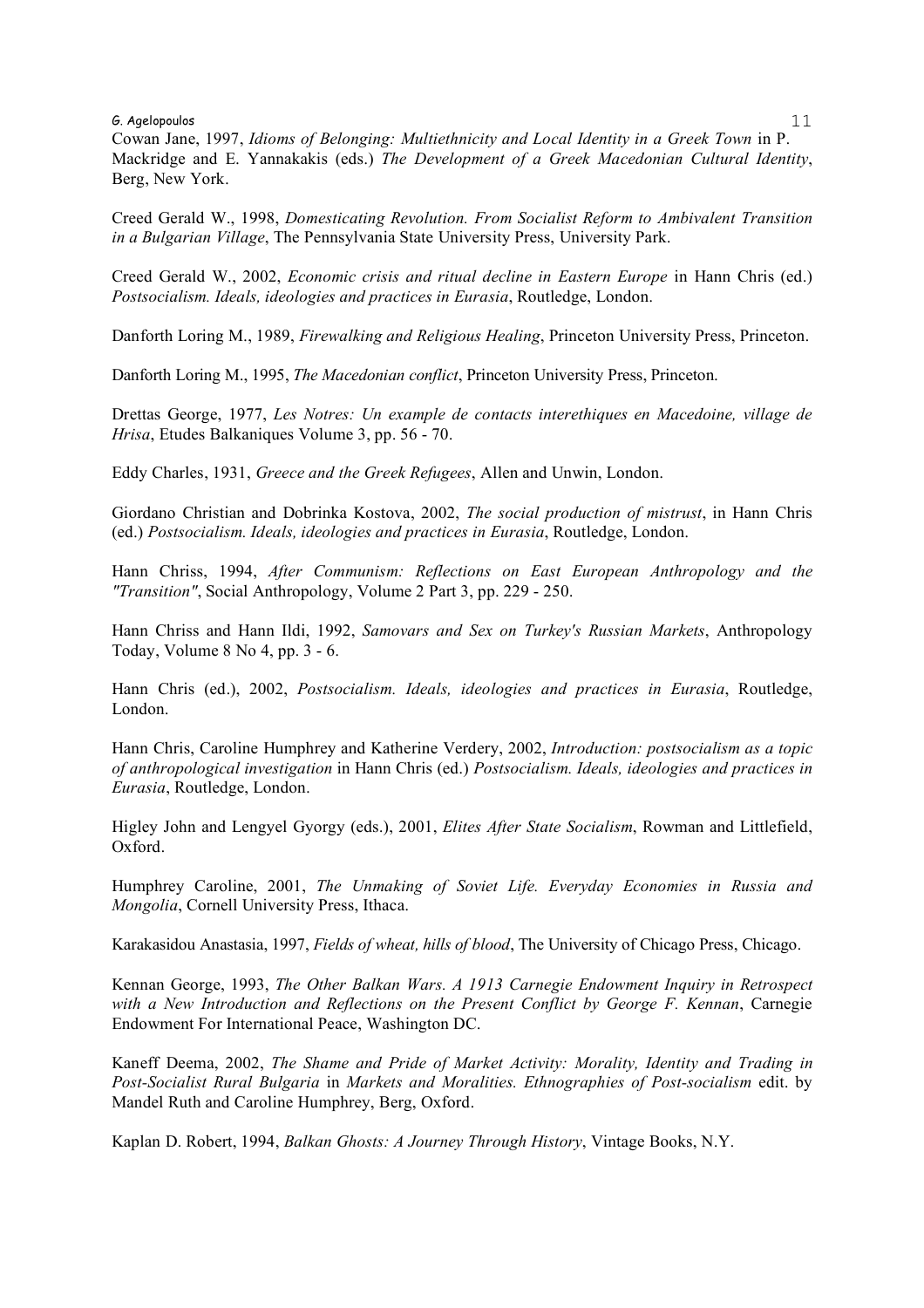Kennedy M. and Gianoplus P., 1994, *Entrepreneurs and expertise: a cultural encounter in the making of post-communist capitalism in Poland*, East European Politics and Societies, Volume 8 Number 1, pp. 58 - 93.

Kertikov Kiril, 1992a, *The Ethnic Nationality Problem in Bulgaria (1944 - 1991) (Part 1)*, Bulgarian Quarterly, Volume I No 3 (Winter 1991), pp. 78 - 87.

Kertikov Kiril, 1992b, *The Ethnic Nationality Problem in Bulgaria (1944 - 1991) (Part 2)*, Bulgarian Quarterly, Volume 2 No 1 (Spring 1992), pp. 71 - 84.

Konstantinov Yulian - Gulbrand A. - Birgit I., 1991, *Patterns of Reinterpretation: Trader Tourism in the Balkans (Bulgaria) as a Picaresque Metaphorical Enactment of Post-Totalitarianism*, American Ethnologist, Volume 23, pp. 762 - 782.

Konstantinov Yulian - Kressel M. G. - Thuen T., 1998, *Outclassed by Former Outcasts: Petty Trading in Varna*, American Ethnologist, Volume 25 No 4, pp. 719 - 745.

Kryshtanovskaya Olga and Stephen White, 2005, *The rise of the Russian business elite*, Communist and Post-Communist Studies, Volume 38 Issue 3 , pp. 293 – 307.

Kurti Laszlo, 1996, *Affairs of Anthropologists in and of Eastern Europe*, Anthropology Today, Volume 12 No 3, pp. 11 - 15.

Ladas Stephen, 1932, *The Balkan Exchange of Minorities*, McMillan Co, N.Y.

Lafazani Dora, 1991, *Cultures frontalieres en Grece: la question sociale locale de la difference culturelle*, paper presented in the Colloque International de Geographie Politique "Cultures et regions transfontaliere en Europe a l' aube du marche unique", Andorre, 27 - 29 May 1991.

Lamprianidis Lois, 2000, *I ependitiki drastiriotita ton ellinikon epicheiriseon stis chores KAE (Greek companies investing in the area of central and eastern Europe)* in *I Ellada kai o neos Evropaikos choros (Greece and the new Europe*), Themelio, Athens.

Lamprianidis Lois and Lymperaki Antigoni, 2001, *Alvanoi metanastes sti Thessaloniki (Albanian migrants in Thessaloniki)*, Paratiritis, Thessaloniki.

Ledeneva Alena V., 1998, *Russia's Economy of Favors. Blat, Networking and Informal Exchange*, Cambridge University Press, Cambridge.

Mancev Krastjo 1992, *National Problems in the Balkans Until the Second World War* in *National problems in the Balkans: History and Contemporary Developments* edit. by Mancev Krastjo - Grigorova Z. - Bobev B., Institute of Balkan Studies at the Bulgarian Academy of Sciences, Arges Publishing House, Sofia.

Malkki Liisa., 1990, *Context and Consciousness: Local Conditions for the Production of Historical and National Thought Among Hutu Refugees in Tanzania*, in *National Ideologies and the Production of National Cultures* edit. by Fox Richard, American Ethnological Society Monograph Series No 2, N.Υ.

Michalopoulou Aikaterini, Tsartas Paris, et.al., 1998, *Makedonia kai Valkania: Xenofobia kai anaptixi (Greek Macedonia and the Balkans: xenophobia and development)*, Alexandreia, Athens.

Mokrzycki Edmund, 1996, *New Middle Class* in *Culture, Modernity and Revolution* edit. by R. Kiliminster and I. Varcoe, Routledge, London.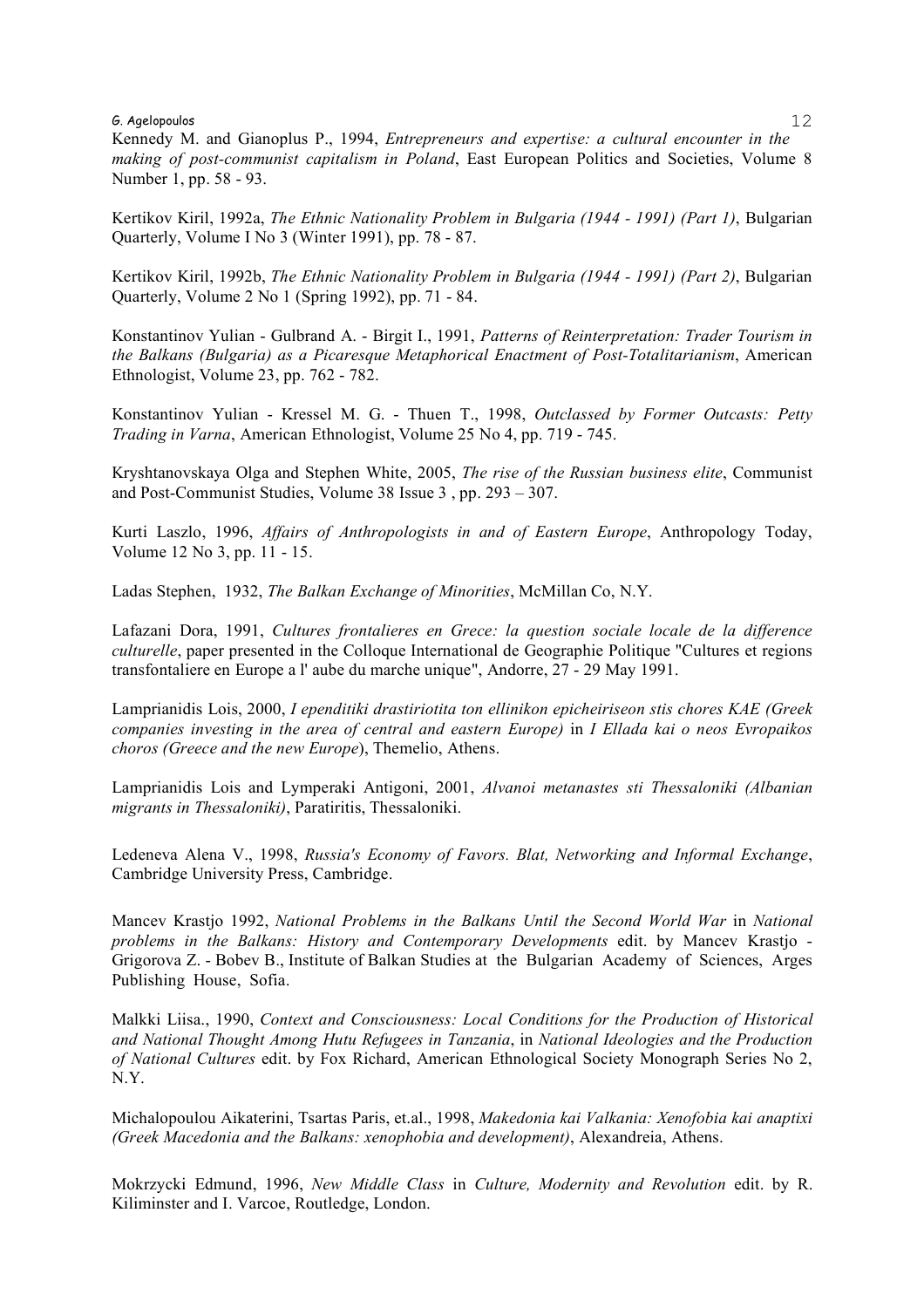Morawska Ewa, 1999, *The malleable homo sovieticus: transnational entrepreneurs in postcommunist East Central Europe*, Communist and Post-Communist Studies, Volume 32, pp. 369 - 378.

Pearson Raymond, 1983, *National Minorities in Eastern Europe 1848 - 1945*, McMillan, London.

Pearson Raymond, 1995, *The Making of 1989: Nationalism and the Dissolution of Communist Eastern Europe*, Nations And Nationalism, Volume 1, pp. 69 - 80.

Pentzopoulos Dimitris, 1962, *The Balkan Exchange of Minorities and its Impact upon Greece*, Mouton, Paris.

Popov Kiril and Todorova E. N., 1997, *Privatisation, Democratisation ou Oligarchisation de la Bulgarie Postcommuniste*, Balkanologie, Volume 1 No 2.

Ragaru Nadege, 2001, *Islam in Post-socialist Bulgaria: an aborted 'clash of civilizations'?*, Nationalities Papers, Volume 29 Number 2, pp. 293 - 324.

Salamone Stephen, 1987, *In the Shadow of the Holy Mountain*, East European Monographs, Columbia University Press, Boulder, N.Y.

Sik Endre, 1997, *The Spatial Distribution of Informal Marketplaces and Informal Foreign Traders in Contemporary Hungary*, Universität Bielefeld Working Paper No 280.

Smallbone David and F. Welter, 2001, *The Distinctivness of Entrepreneurship in Transition Economies,* Small Business Economics, Volume 16, pp. 249 – 262.

Stamatov Peter, 2000, *The making of a "bad" public: Ethnonational mobilization in post-communist Bulgaria*, Theory and Society, Volume 29, pp. 549 - 572.

Sword K., 1999, *Cross-border 'suitcase trade' and the role of foreigners in Polish informal markets* in *The challenge of East-West migration for Poland* edit. by Iglika K. and Sword K., Macmillan, London.

Todorova Maria, 1997, *Imagining the Balkans*, Oxford University Press, Oxford.

Valtchinova Galia, 1999, *Greeks in Bulgaria* in *Communities and Identities (II)* edit. by Krasteva Anna, Laterza Editore, Sofia.

Vassilev V. Rossen, 2001, *Post-Communist Bulgaria's Ethnopolitics*, The Global Review of Ethnopolitics, Volume 1, pp. 37 - 53.

Verdery Katherine, 1993, *Ethnic Relations, Economies of Shortage, and the Transition in Eastern Europe* in *Socialism: Ideals, Ideologies and Local Practise* edit. by Hann Chriss, Routledge, London.

Vereni Piero, 2000, *Os Ellin Makedonas: autobiography, memory and national identity in western Greek Macedonia* in *Macedonia. The Politics of Identity and Difference* edit. by Jane Cowan, Pluto Press, London.

Vermeulen Hans, 1984, *Greek Cultural Dominance Among the Orthodox Population of Macedonia During the Last Period of Ottoman Rule* in *Cultural Dominance in the Mediterranean Area* edit. by Block Anthony and Driessen Hank, Katholieke Universiteit Nijmegen, Amsterdam.

Voutira Eftichia, 1991, *Pontic Greeks Today: Migrants or Refugees?*, Journal of Refugee Studies, Volume 4 No 4, pp. 400 - 420.